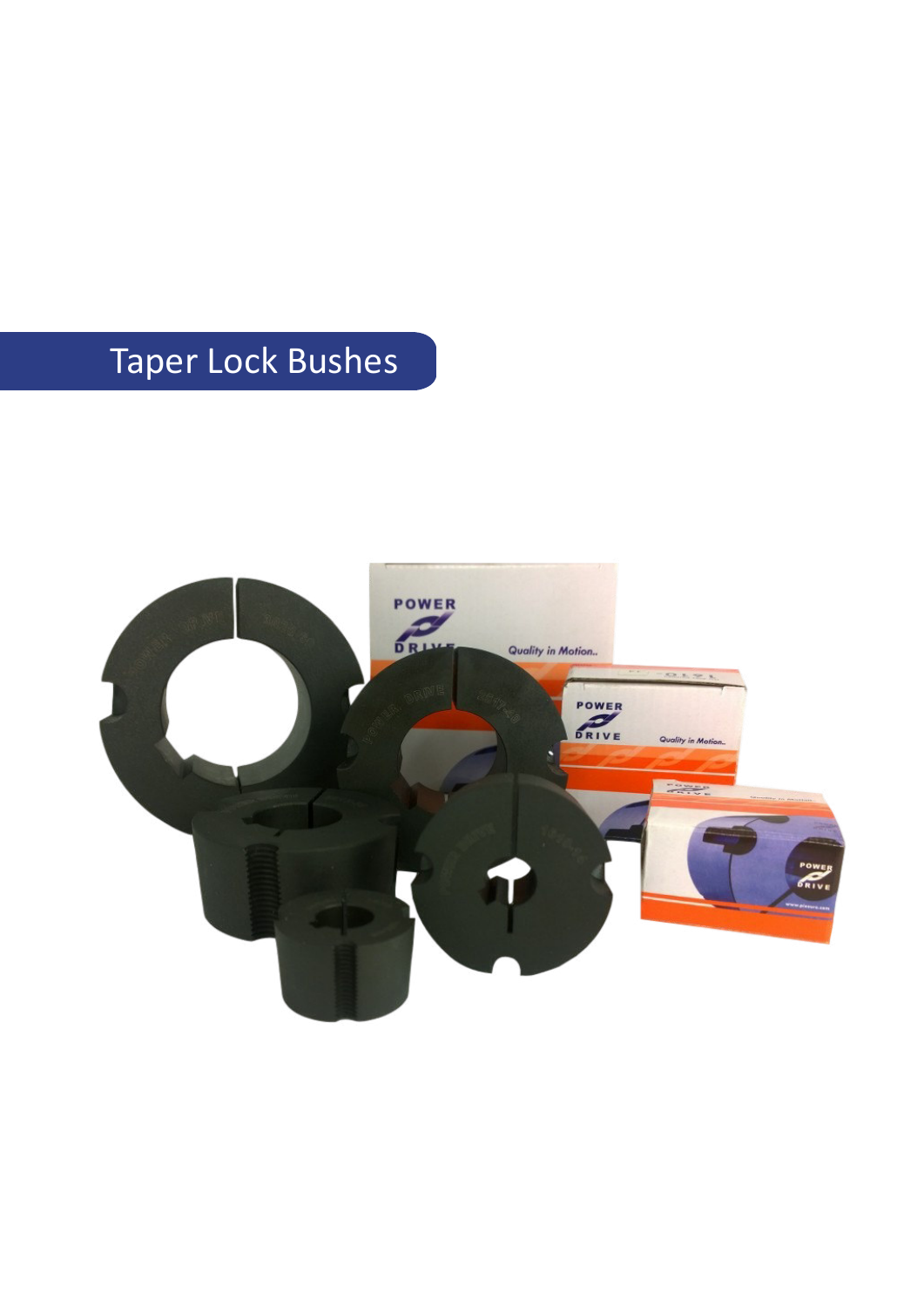

# **Features & Benefits**

- $\bullet$  Manufactured from high grade cast iron
- **•** Slow cooling process increases resistance to cracking and breaking
- **e** Key position fixed in relation to grub screws
- **•** POWERDRIVE bushes are available in Metric and Imperial bores
- **Series range from 1008-5050**
- All bush surfaces are ground and checked in fit gauges
- $\bullet$  Attractively packaged for the aftermarket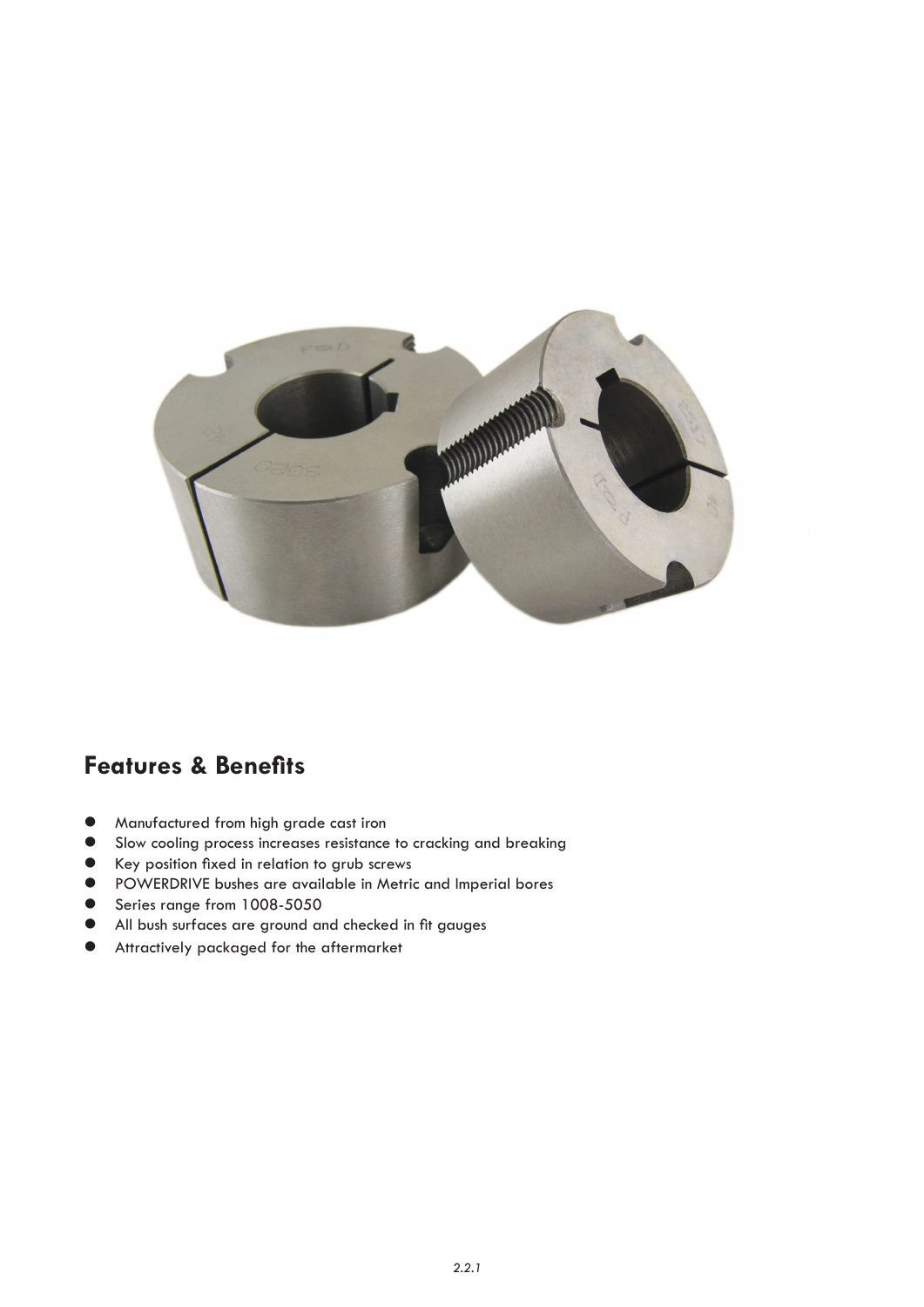|                                                                                                                | Taper Lock Bush | <b>Diagrams:</b>     |               |              | Width |                        | $\equiv$ Depth |                     |                     |       | Bore Dia.                                                        |      |       |      |              |                     |        | $\Omega$ |       |                 |      |                                  | щ                |                |
|----------------------------------------------------------------------------------------------------------------|-----------------|----------------------|---------------|--------------|-------|------------------------|----------------|---------------------|---------------------|-------|------------------------------------------------------------------|------|-------|------|--------------|---------------------|--------|----------|-------|-----------------|------|----------------------------------|------------------|----------------|
|                                                                                                                |                 | TL5050               |               |              |       |                        |                |                     |                     |       |                                                                  |      |       |      |              |                     |        |          |       |                 |      |                                  | 177.5            | Ŝ,             |
|                                                                                                                |                 | <b>TL4545</b>        |               |              |       |                        |                |                     |                     |       |                                                                  |      |       |      |              |                     |        |          |       |                 |      |                                  | 162              | 41/2"          |
|                                                                                                                |                 | TL4535               |               |              |       |                        |                |                     |                     |       |                                                                  |      |       |      |              |                     |        |          |       |                 |      |                                  | 162              | 31/2"          |
|                                                                                                                |                 | TL4040               |               |              |       |                        |                |                     |                     |       |                                                                  |      |       |      |              |                     |        |          |       |                 |      |                                  | 146              | 4"             |
|                                                                                                                | Product Code    | TL3535               |               |              |       |                        |                |                     |                     |       |                                                                  |      |       |      |              |                     |        |          |       |                 |      |                                  | 127              | 31/2"          |
|                                                                                                                |                 | TL3525               |               |              |       |                        |                |                     |                     |       |                                                                  |      |       |      |              |                     |        |          |       |                 |      |                                  | 127              | 21/2"          |
|                                                                                                                |                 |                      |               |              |       |                        |                |                     |                     |       |                                                                  |      |       |      |              |                     |        |          |       |                 |      |                                  | $\overline{108}$ | 2 <sup>m</sup> |
|                                                                                                                |                 | TL2012 TL2517 TL3020 |               |              |       |                        |                |                     |                     |       |                                                                  |      |       |      |              |                     |        |          |       |                 |      |                                  | 85.5             | 13/4"          |
|                                                                                                                |                 |                      |               |              |       |                        |                |                     |                     |       |                                                                  |      |       |      |              |                     |        |          |       |                 |      |                                  | R                | 11/4"          |
|                                                                                                                |                 | TL1615               |               |              |       |                        |                |                     |                     |       |                                                                  |      |       |      |              |                     |        |          |       |                 |      |                                  | 57               | 11/2"          |
|                                                                                                                |                 | TL1610               |               |              |       |                        |                |                     |                     |       |                                                                  |      |       |      |              |                     |        |          |       |                 |      |                                  | 57               | p.             |
|                                                                                                                |                 | <b>TLI215</b>        |               |              |       |                        |                |                     |                     |       |                                                                  |      |       |      |              |                     |        |          |       |                 |      |                                  | 47.5             | 11/2"          |
| בת בת בשל המוני של המוני המוני המוני המוני המוני המוני המוני המוני המוני המוני המוני המוני המוני המוני המוני ה |                 | <b>TL1210</b>        |               |              |       |                        |                |                     |                     |       |                                                                  |      |       |      |              |                     |        |          |       |                 |      |                                  | 47.5             | p.             |
|                                                                                                                |                 | TL1108               |               |              |       |                        |                |                     |                     |       |                                                                  |      |       |      |              |                     |        |          |       |                 |      |                                  | 38.0             | 7/8"           |
|                                                                                                                |                 | <b>TL1008</b>        |               |              |       |                        |                |                     |                     |       |                                                                  |      |       |      |              |                     |        |          |       |                 |      |                                  | 35.0             | 7/8"           |
|                                                                                                                | Keyway          | Width Depth          | 0.06          | 0.09         |       | 0.12                   |                | 0.11                | 0.11                | 0.13  | 0.13                                                             |      | 0.18  |      |              | 0.21                |        |          | 0.26  |                 |      | 0.32                             |                  | (inches)       |
|                                                                                                                |                 |                      | 0.125         | 0.187        |       | 0.250                  |                | 0.312               | 0.375               | 0.437 | 0.500                                                            |      | 0.625 |      |              | 0.750               |        |          | 0.875 |                 |      | 1.000                            | $\bullet$        |                |
|                                                                                                                | Bore<br>Dia.    |                      | $\frac{3}{8}$ | 11/16<br>5/8 | 3/4   | $\frac{7}{8}$<br>15/16 |                | $\frac{11/8}{11/4}$ | $\frac{13/8}{11/2}$ |       | $\frac{5}{8}$<br>$\frac{3}{4}$<br>$\frac{3}{4}$<br>$\frac{8}{8}$ | 21/8 | 21/4  | 23/8 | 21/2<br>25/8 | $\frac{23/4}{27/8}$ | $\sim$ | 31/8     | 31/4  | $3 \frac{3}{8}$ | 31/2 | 33/4<br>$\overline{\phantom{a}}$ |                  | $\mathbf{u}_t$ |

# TAPER LOCK BUSHES - IMPERIAL BORES **TAPER LOCK BUSHES - IMPERIAL BORES**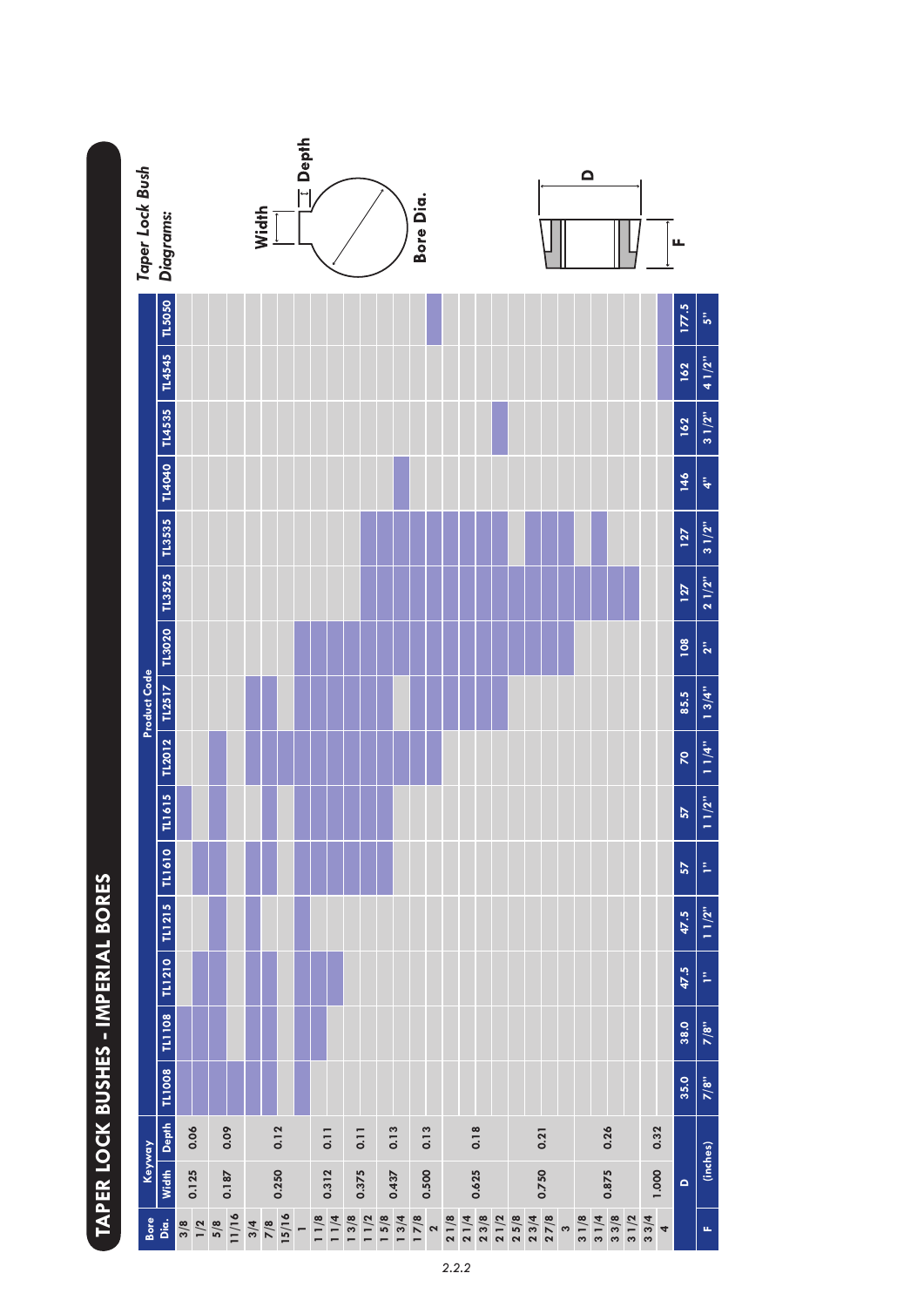|              |                   |                |         |                                   |                          |                                    |                |          |          |          |    |          |                |          |                |     |    |                |                          |                          |          |          |                     |            |            |            | 177.5                    | 127   |
|--------------|-------------------|----------------|---------|-----------------------------------|--------------------------|------------------------------------|----------------|----------|----------|----------|----|----------|----------------|----------|----------------|-----|----|----------------|--------------------------|--------------------------|----------|----------|---------------------|------------|------------|------------|--------------------------|-------|
|              | TL5040 TL5050     |                |         |                                   |                          |                                    |                |          |          |          |    |          |                |          |                |     |    |                |                          |                          |          |          |                     |            |            |            | 177.5                    | 101.6 |
|              | TL4545            |                |         |                                   |                          |                                    |                |          |          |          |    |          |                |          |                |     |    |                |                          |                          |          |          |                     |            |            |            | 162                      | 114.3 |
|              | TL4535            |                |         |                                   |                          |                                    |                |          |          |          |    |          |                |          |                |     |    |                |                          |                          |          |          |                     |            |            |            | 162                      | 88.9  |
|              | <b>TL4040</b>     |                |         |                                   |                          |                                    |                |          |          |          |    |          |                |          |                |     |    |                |                          |                          |          |          |                     |            |            |            | 146                      | 101.6 |
|              | TL4030            |                |         |                                   |                          |                                    |                |          |          |          |    |          |                |          |                |     |    |                |                          |                          |          |          |                     |            |            |            | 146                      | 76.2  |
|              |                   |                |         |                                   |                          |                                    |                |          |          |          |    |          |                |          |                |     |    |                |                          |                          |          |          |                     |            |            |            | 127                      | 88.9  |
|              | $TLSS2S$ $TLSS3S$ |                |         |                                   |                          |                                    |                |          |          |          |    |          |                |          |                |     |    |                |                          |                          |          |          |                     |            |            |            | 127                      | 63.5  |
| Product Code |                   |                |         |                                   |                          |                                    |                |          |          |          |    |          |                |          |                |     |    |                |                          |                          |          |          |                     |            |            |            | 108                      | 76.2  |
|              | TL3020 TL3030     |                |         |                                   |                          |                                    |                |          |          |          |    |          |                |          |                |     |    |                |                          |                          |          |          |                     |            |            |            | 108                      | 50.8  |
|              | TL2517            |                |         |                                   |                          |                                    |                |          |          |          |    |          |                |          |                |     |    |                |                          |                          |          |          |                     |            |            |            | 85.5                     | 44.45 |
|              | TL2012            |                |         |                                   |                          |                                    |                |          |          |          |    |          |                |          |                |     |    |                |                          |                          |          |          |                     |            |            |            | $\overline{\mathsf{R}}$  | 31.75 |
|              | <b>TL1615</b>     |                |         |                                   |                          |                                    |                |          |          |          |    |          |                |          |                |     |    |                |                          |                          |          |          |                     |            |            |            | 57                       | 38.1  |
|              | TL1610            |                |         |                                   |                          |                                    |                |          |          |          |    |          |                |          |                |     |    |                |                          |                          |          |          |                     |            |            |            | $\overline{\mathbf{57}}$ | 25.4  |
|              | TL1215            |                |         |                                   |                          |                                    |                |          |          |          |    |          |                |          |                |     |    |                |                          |                          |          |          |                     |            |            |            | 47.5                     | 38.1  |
|              | TLI210            |                |         |                                   |                          |                                    |                |          |          |          |    |          |                |          |                |     |    |                |                          |                          |          |          |                     |            |            |            | 47.5                     | 25.4  |
|              | TL1108            |                |         |                                   |                          |                                    |                |          |          |          |    |          |                |          |                |     |    |                |                          |                          |          |          |                     |            |            |            | 38.0                     | 22.2  |
|              | TL1008            |                |         |                                   |                          |                                    |                |          |          |          |    |          |                |          |                |     |    |                |                          |                          |          |          |                     |            |            |            | 35.0                     | 22.2  |
| Keyway       | Width Depth       | 1.4            | 1.8     |                                   | 2.3                      |                                    | 2.8            |          |          | 3.3      |    |          | 3.3            |          |                | 3.3 |    | 3.8            | 4.3                      | 4.4                      | 4.9      | 5.4      | 5.4                 | 6.4        | 7.4        |            |                          | (mm)  |
|              |                   | S              | 4       |                                   | 5                        |                                    | $\bullet$      |          |          | $\infty$ |    |          | $\overline{a}$ |          |                | 12  |    | $\overline{4}$ | $\overline{\phantom{a}}$ | $\overline{\phantom{a}}$ | 20       | 22       | 25                  | 28         | 32         |            | $\Omega$                 | u,    |
| Bore         | Dia.              | $\overline{a}$ | 12<br>Ξ | $\overline{15}$<br>$\overline{4}$ | $\overline{\phantom{a}}$ | $\overline{18}$<br>$\overline{17}$ | $\overline{ }$ | 20<br>22 | 24<br>25 | 26       | 28 | 30<br>32 | 35             | 36<br>38 | $\overline{a}$ | 42  | 45 | 48<br>50       | 55<br><b>S</b>           | 62<br>65                 | 20<br>75 | 80<br>85 | 95<br>$\pmb{\circ}$ | 100<br>110 | 120<br>115 | <b>125</b> |                          |       |